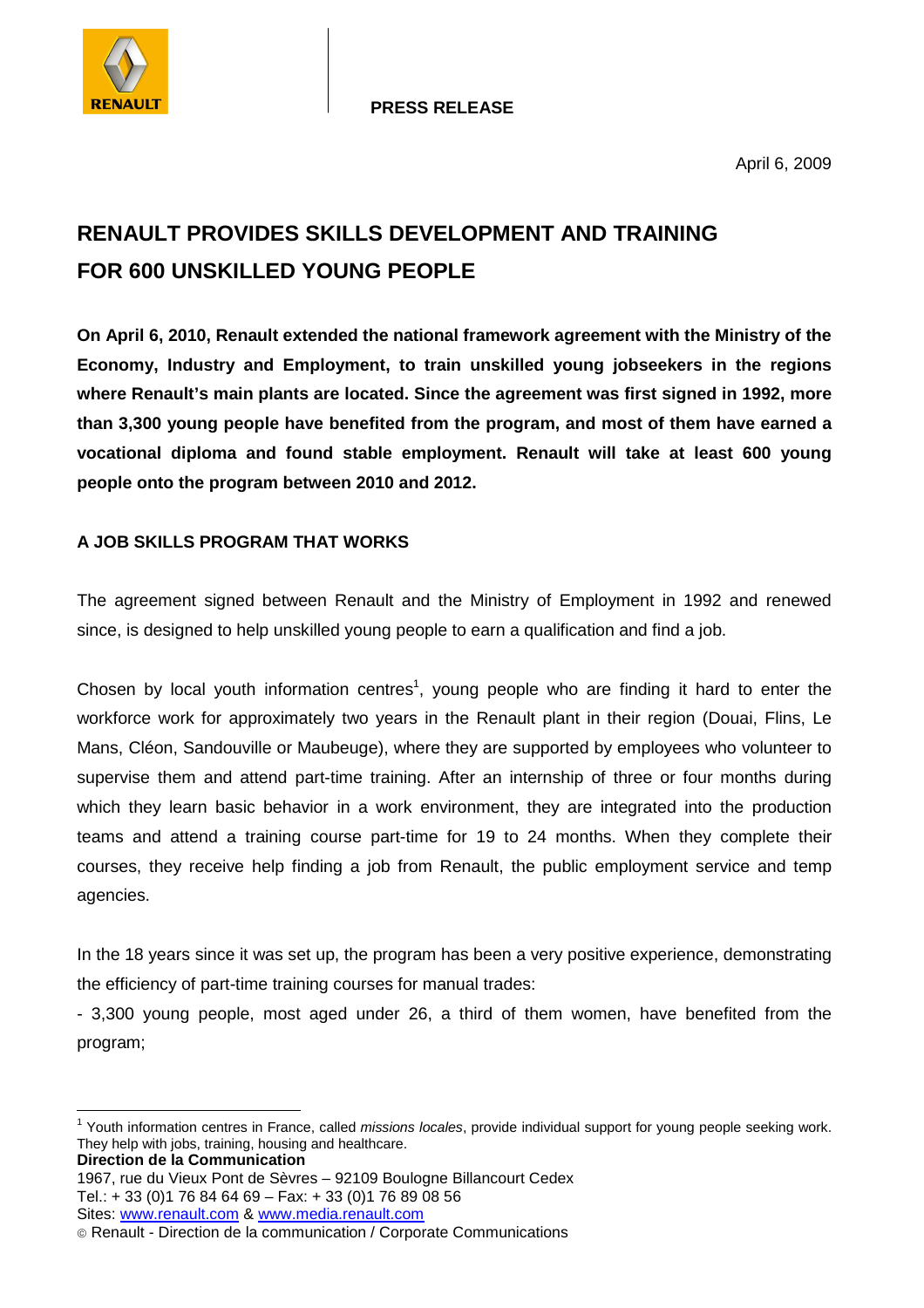- more than 90% have earned a multi-industry diploma (usually a certificate as an "industrial systems operator"), which they can use to apply for jobs at Renault or other companies in their regions;

- 70% have found lasting jobs within a few months of earning their diplomas.

Impressed with the results, Renault has decided to extend the agreement with the Ministry of the Economy, Industry and Employment for the fifth time, and has undertaken to accept 600 young jobseekers on part-time training courses between 2010 and 2012. The previous commitment to take in 600 young people in 2005-2009 was surpassed, with nearly 850 young people earning a diploma through the program.

## **RENAULT: A HR POLICY THAT PROMOTES SKILLS DEVELOPMENT FOR YOUNG PEOPLE**

In 2009 in France, Renault took in approximately 830 young people on part-time training courses and 2,000 interns, of all levels and across all the business lines. This policy of intensive skills development has two aims: to prepare the skills Renault will need, and to increase the employability of young people in the regions where the company's plants are located.

This policy also includes regular awareness-raising activities for secondary and tertiary students and teachers as well as partnerships with the education system (see appendix). Strongly believing that a wide range of skills and profiles is an asset for the company's performance, Renault hopes to foster equal opportunity and make it easier for girls to enter traditionally male-dominated automotive trades.

\* \* \*

## Gérard Leclercq, Senior Vice President, Group Human Resources

"Integrating unskilled young people is a major challenge for our modern societies. Companies have a role to play here and a social responsibility towards the regions where they operate. On behalf of Renault, I am proud to sign the fifth extension of this agreement, which will enable another 600 young people to benefit from the program between now and 2012 and find their place in the workforce".

**Media Contact:** Benoît Coquille - Renault Press: +33 1 76 84 64 69 www.media.renault.com, www.renault.com